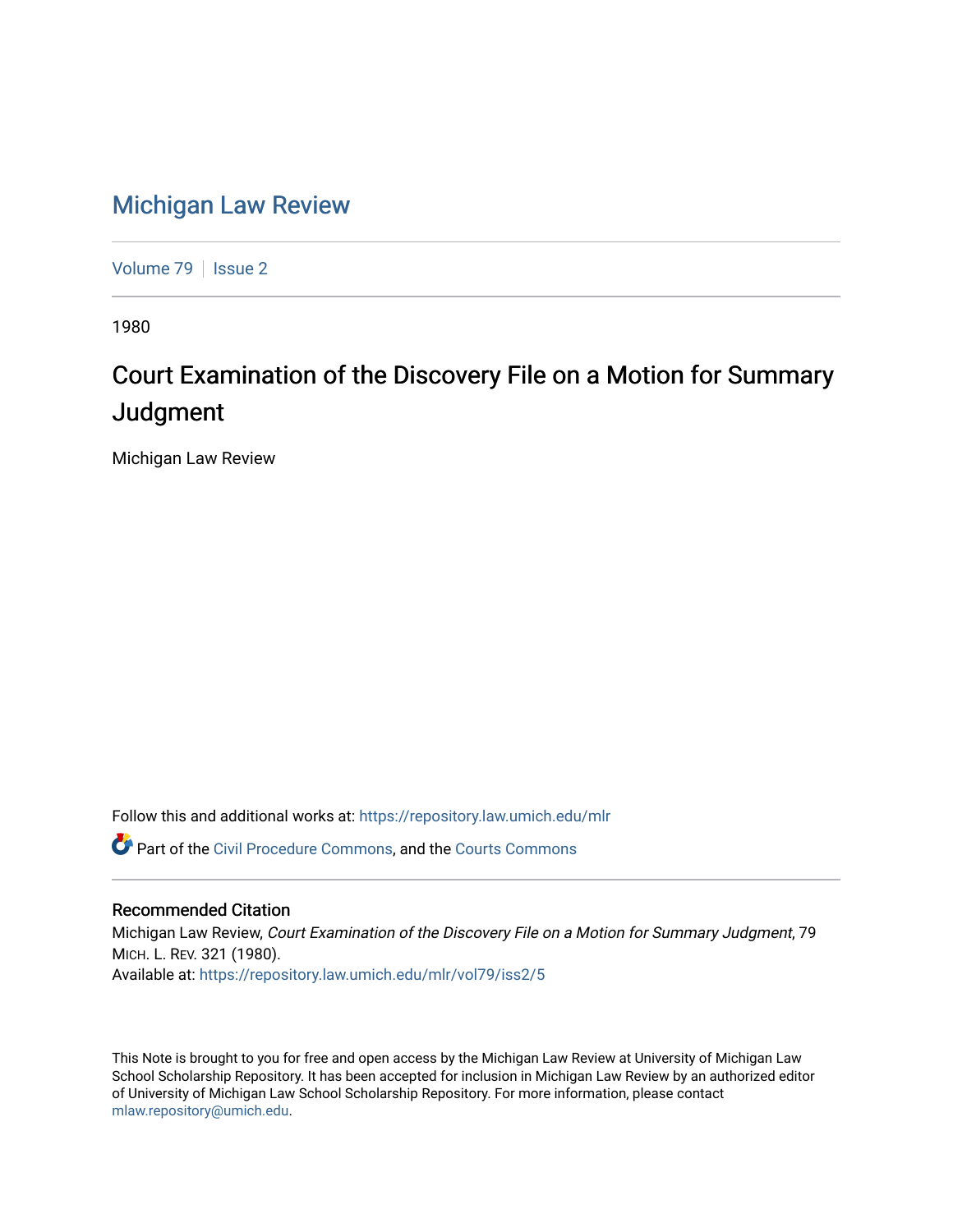### **Court Examination of the Discovery File on a Motion for Summary Judgment**

Both the summary judgment and the discovery provisions of the Federal Rules of Civil Procedure were designed to foster efficient pre-trial resolution of disputes. Discovery was designed to facilitate settlements by uncovering all the facts relevant to a dispute before trial;<sup>1</sup> summary judgment was designed to dispose of cases presenting no factual issue before trial.<sup>2</sup> Yet despite their common goal, these two procedures may occasionally be at cross-purposes. Rule 56 of the Federal Rules of Civil Procedure provides that, upon motion of either party, a court may grant summary judgment if there are no factual issues to be tried.<sup>3</sup> But rule 56 fails to prescribe clearly whether the trial court in ruling on the motion may rely on the affidavits and other supporting material brought to its attention by the parties, or whether it must search through routinely filed discovery material. If rule 56 imposes a duty to search the discovery file, the efficiency of summary judgment may be impaired by the thoroughness of discovery.

This Note examines the history and ambiguous language of rule 56 to determine whether courts have a duty to examine the discovery file before granting a summary judgment. Section I discusses courts' differing interpretations of the rule. Section II shows that the Supreme Court Advisory Committee which drafted the rule contemplated that courts would examine routinely filed discovery materials<sup>4</sup>

(b) For Defending Party. A party against whom a claim, counterclaim, or cross-claim is asserted or a declaratory judgment is sought may, at any time, move with or without supporting affidavits for a summary judgment in his favor as to all or any part thereof.<br>(c) Motion and Proceedings Thereon. The motion shall be served at least 10 days

before the time fixed for the hearing. The adverse party prior to the day of the hearing may serve opposing affidavits. The judgment sought shall be rendered forthwith if the pleadings, depositions, answers to interrogatories, and admissions on file, together with the affidavits, if any, show that there is no genuine issue as to any material fact and that<br>the moving party is entitled to judgment as a matter of law. A summary judgment, interlocutory in character, may be rendered on the issue of liability alone although there is a genuine issue as to the amount of damages.

FED R. CIV. P. 56(a), (b) & (c).

4. Rules 26 to 37 of the Federal Rules of Civil Procedure create a discovery process to narrow and clarify the basic issues between the parties and to ascertain the facts relative to those issues. *See* Hickman v. Taylor, 329 U.S. 495, 500-01 (1947). The devices for discovery include depositions, interrogatories, requests for admission, requests for production of things,

<sup>1.</sup> See text at note 50 *infra*.

<sup>2.</sup> *See* text at notes 44-45 *infra*.

<sup>3. (</sup>a) For Claimant. A party seeking to recover upon a claim, counterclaim, or crossclaim or to obtain a declaratory judgment may, at any time after the expiration of 20 days from the commencement of the action or after service of a motion for summary judgment by the adverse party, move with or without supporting affidavits for a summary judgment in his favor upon all or any part thereof.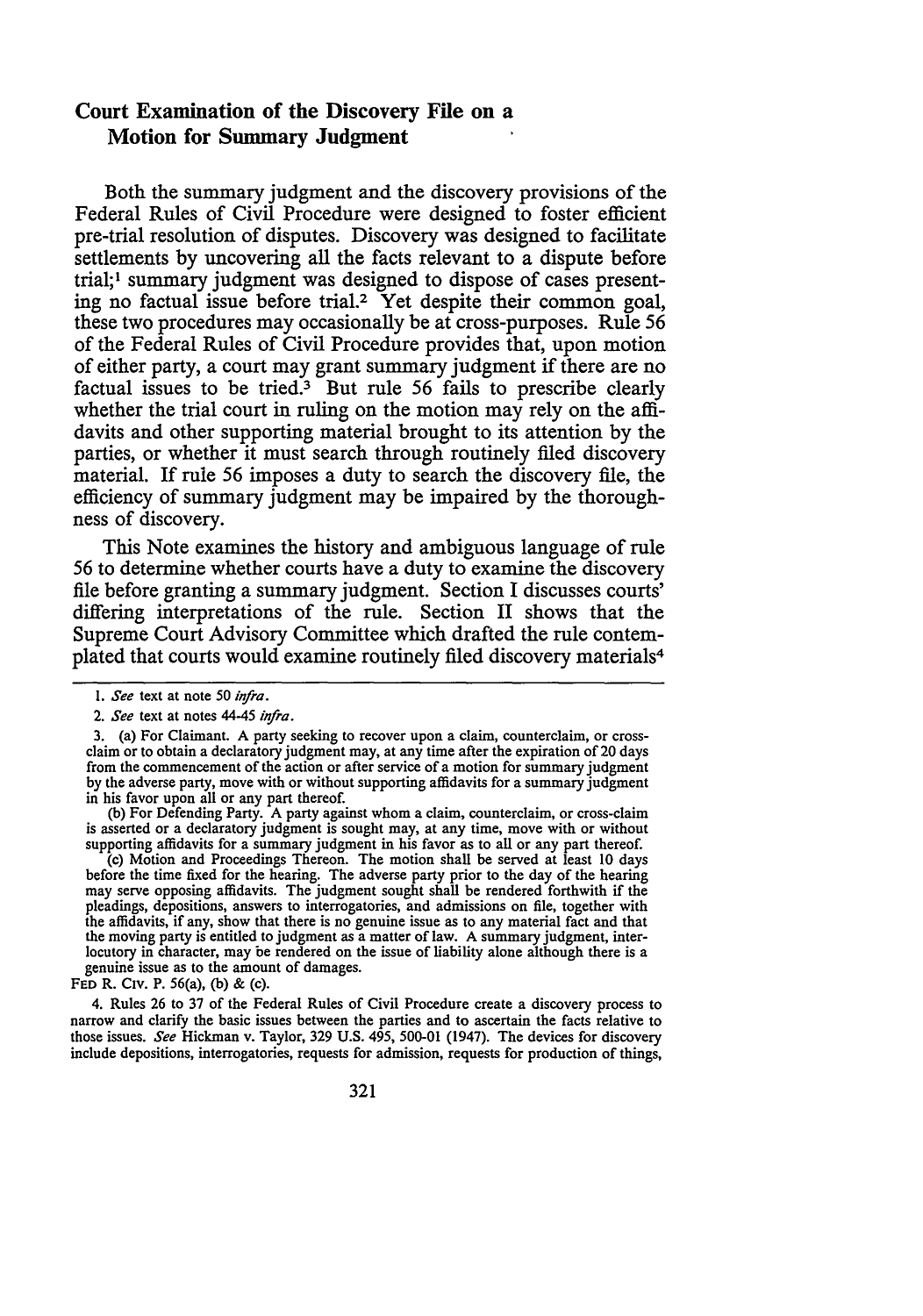when considering a motion for summary judgment. Section III concludes, however, that the expansion of pre-trial discovery since the enactment of the federal rules renders such a trial court duty inconsistent with the drafters' intent that the rules "be construed to secure the just, speedy, and inexpensive determination of every action."<sup>5</sup>

I.

Summary judgment is an expeditious means to dispose of cases in which there is no genuine factual dispute.6 To avoid the unnecessary expense and delay of a trial, either party may move for judgment as a matter of law by presenting affidavits or other evidence showing that there are no material factual issues to be tried.7 Although any doubt regarding the existence of an issue of fact will be resolved against the movant,<sup>8</sup> his motion for summary judgment will be granted if his opponent can present no evidence to controvert the movant's version of the facts. <sup>9</sup>

If filing requirements have not been waived under rule 5(d), transcriptions of depositions, interrogatories and answers to interrogatories, requests for admissions, etc., should all be filed with the court. These various discovery documents constitute the discovery record.

*5.* FED. R. C1v. P. l.

6. *See* FED. R. C1v. P. 56(c); FED. R. C1v. P. 56, Advisory Comm. Note; 10 WRIGHT & MILLER, *supra* note 4, at § 2712.

7. Although the pleadings may allege different versions of the facts, on a summary judg• ment motion the court must weed out unsupported assertions. Thus the court will examine the pleadings to ascertain what issues of fact they present and then consider the affidavits, admissions, answers to interrogatories, and similar material to determine whether any of these issues are genuine. *See* 10 WRIGHT & MILLER, *supra* note 4, at§ 2712:

There has been considerable misunderstanding about the proper role of Rule 56. A mo• tion for summary judgment lies only when there is no genuine issue of material fact; summary judgment is not a substitute for the trial of disputed fact issues. Accordingly, the court cannot try issues of fact on a Rule *56* motion but only is empowered to deter-

mine whether there are issues to be tried. . . .<br>On the other hand, the apparent existence of a factual dispute based on a denial in the answer or an allegation in the complaint does not automatically defeat a Rule 56 motion.

8. *See* Adickes v. S.H. Kress & Co., 398 U.S. 144, 157 (1970); United States v. Diebold, Inc., 369 U.S. 654, *655* (1962).

9. It is well settled that the party moving for summary judgment has the burden of demonstrating that there is no genuine issue of fact and that he is entitled to judgment as matter of law. *See* Adickes v. S.H. Kress & Co., 398 U.S. 144, 157 (1970). It must be clear what the truth is. *See* Poller v. Columbia Broadcasting Sys., Inc., 368 U.S. 464, 467 (1962).

The standard for judging the movant's evidence showing there is no factual issue is the subject of some dispute. Most courts have held the moving party to a stringent standard of evidence and denied summary judgment where there is any doubt as to the nonexistence of a factual dispute. *See* James v. Atchison, T. & S.F.R.R., 464 F.2d 173, 175 (10th Cir. 1972); Chubbs v. City of New York, 324 F. Supp. I 183, 1189 (S.D.N.Y. 1971); Franklin Natl. Bank v. L.B. Meadows & Co., 318 F. Supp. 1339, 1343 (E.D.N.Y. 1970); Dale Hilton, Inc. v. Triangle

and physical and mental examinations. The matters that may be inquired into through these devices are governed primarily by rule 26, which sets out the permissible scope of discovery. The effectiveness of discovery is ensured by the sanctions of rule 37. For a detailed treatment of discovery procedures, see F. JAMES & G. HAZARD, CIVIL PROCEDURE§ 6 (2d ed. 1977); 4- 4A MOORE'S FEDERAL PRACTICE  $\frac{m}{2}$  26.00-37.08 (2d ed. 1976 and Supp. 1980); 8 C. WRIGHT & A. MILLER, FEDERAL PRACTICE AND PROCEDURE: CIVIL§§ 2001-2300 (1970 & Supp. 1979) [hereinafter cited as WRIGHT & MILLER].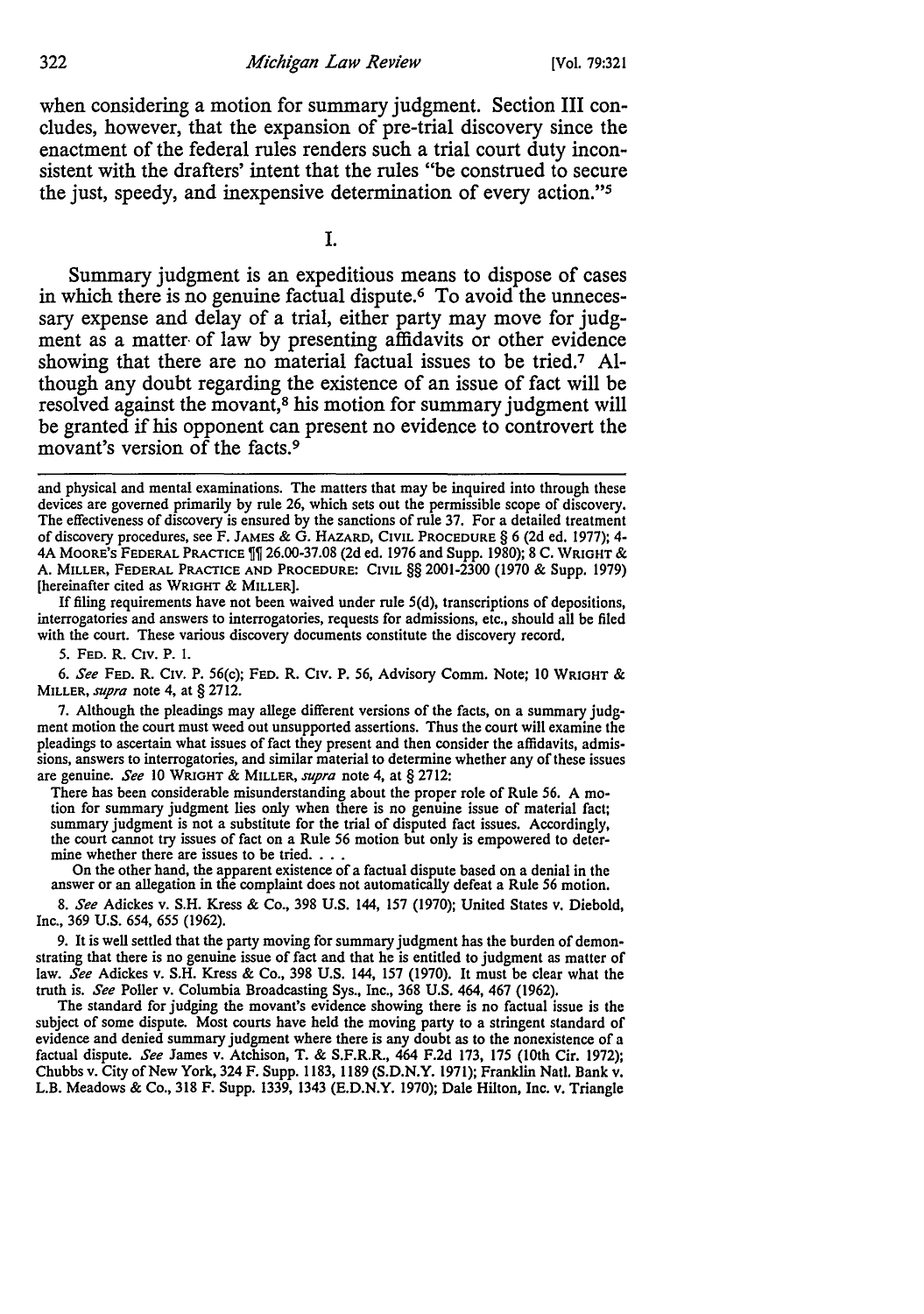In most cases, the party opposing a motion for summary judgment files affidavits and other documents in support of his contention that there exists a triable issue of fact. Often, however, these documents fail to present a triable issue, and occasionally the opposing party fails to respond at all to a motion for summary judgment. In these circumstances, rule 56(c) does not specify whether the court must examine the discovery record before granting summary judgment. Rule 56(c) provides that summary judgment "shall be rendered forthwith if the pleadings, depositions, answers to interrogatories, and admissions on file, together with the affidavits, if any, show that there is no genuine issue as to any material fact and that the moving party is entitled to judgment as a matter of law." <sup>10</sup> If evidentiary materials "show" by being present in the record, then a trial court may not grant summary judgment unless it has searched the record to determine if a factual dispute exists. If, however, routine filing does not constitute a showing, a court may grant summary judgment without reviewing the record if the movant adequately demonstrates the absence of triable facts and the opposing party fails to identify evidence that puts the facts in issue. <sup>11</sup>

The circuits disagree as to whether the trial court must examine the discovery file. In *Smith v. Hudson,* 12 the Sixth Circuit held that

This Note does not argue for any change in the moving party's burden of proof. It discusses only the extent of the evidence that courts are required to consider on a motion for summary judgment.

10. FED. R. C1v. P. 56(c).

11. An opposing party may, however, avoid summary judgment by submitting to the court an affidavit stating reasons why he cannot present "facts essential to justify his opposition." FED. R. CIV. P. 56(f).

Publications, Inc., 27 F.R.D. 468, 470 **(S.D.N.Y.** 1961). When the moving party is the party with the trial burden of proof, this standard seems appropriate. The motion is analogous to the party's motion for a directed verdict. In both situations the moving party must present proof of the existence of the element such that no fact-finder could reasonably find against him. *See* Mihalchak v. American Dredging Co., 266 F.2d 875, 877 (3d Cir.), *cert. denied,* 361 U.S. 701 (1959). However, when the party moving for summary judgment does not have the. burden of proof at trial, a lesser evidentiary standard may be employed. For a discussion of this standard and a proposed "minimal burden" formulation, see Louis, *Federal Summary*  Judgment Doctrine: A Critical Analysis, 83 YALE L.J. 745 (1974). Despite the stringent standard of evidence to which the movant is held, it is possible for a movant to meet his burden of demonstrating the absence of a factual dispute even when one in fact exists. *See, e.g.,* notes 12 & 15 *infra.* 

<sup>12. 600</sup> F.2d 60 (6th Cir.), *cert. dismissed under rule 60,* 444 U.S. 986 (1979). In *Smith* four former school bus drivers alleged that they had been discharged in retaliation for successfully suing the school commissioners over a wage dispute. After completion of discovery, defendants filed a motion for summary judgment supported by affidavits of defendant board members, minutes of board meetings, a transcript of the relevant board meeting, the affidavit of defendant transportation supervisor, the pleadings and orders in the state chancery court case which plaintiffs claimed precipitated their discharge, and a transcript of a surreptitiously recorded conversation between one of plaintiff's agents and the defendant transportation supervisor which was obtained from plaintiffs on discovery. These materials indicated that there was no factual dispute regarding the defendants' motive for discontinuing the plaintiffs' employment. The plaintiffs failed to respond to the motion for summary judgment, and the district court granted the motion. On appeal to the Sixth Circuit, plaintiffs identified discovery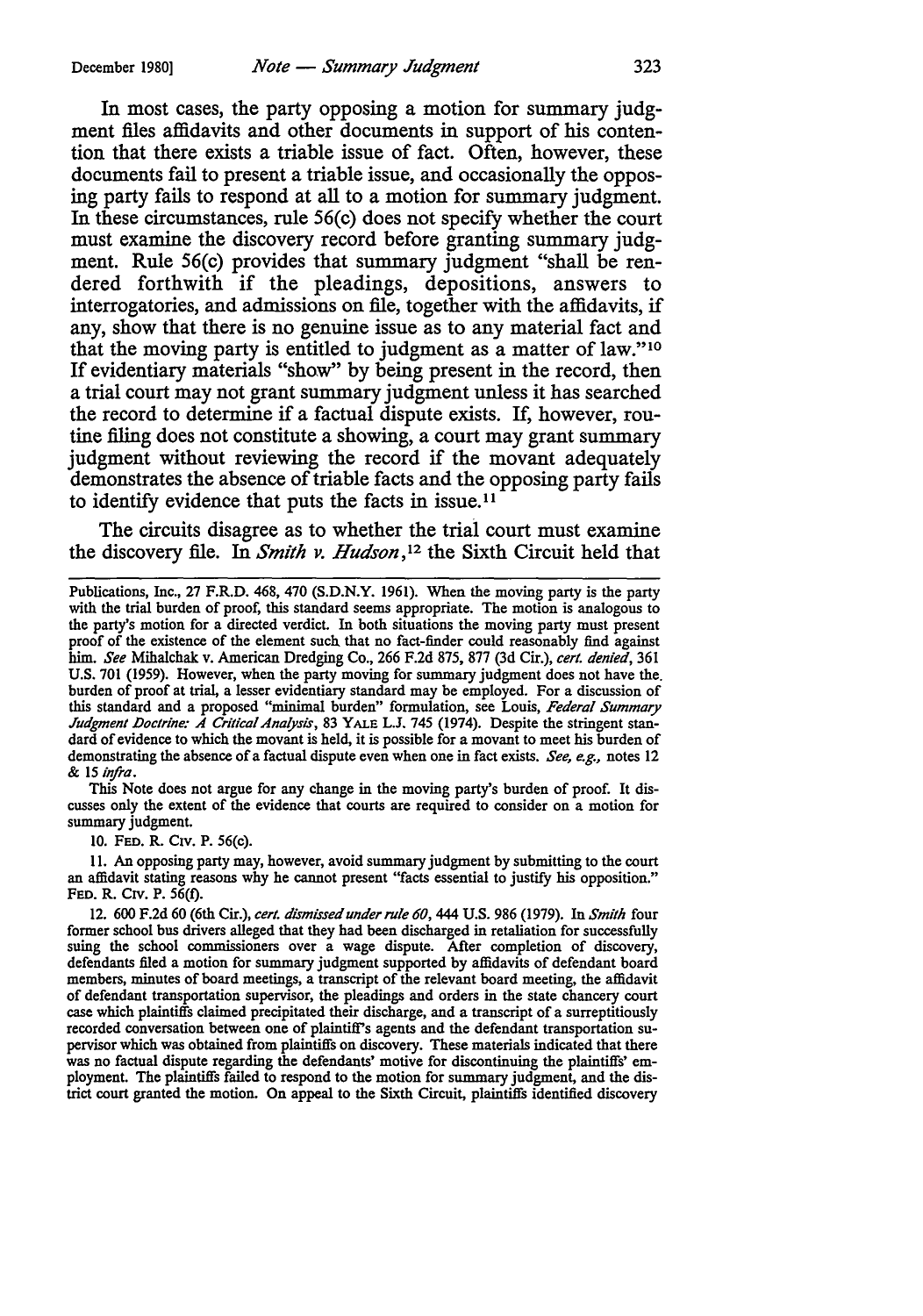rule 56(c) unambiguously13 directs the trial court to consider the discovery record to determine whether there are issues to be tried, and that it is reversible error for a trial court to grant summary judgment if court review of the record would reveal the existence of a factual dispute. 14 But rule 56(c) is sufficiently ambiguous to have prompted a different interpretation by other courts. The Tenth Circuit has read the rule as permissive rather than mandatory, holding in *.Downes v. Beach* 15 that a trial court has discretion to review the record "in an effort to weigh the propriety of granting a summary judgment motion, [but] is not *required* to consider what the parties fail to point out."<sup>16</sup>

The question has rarely been addressed as directly as in the *Smith* and *Downes* cases, however, perhaps because court review of the record ordinarily will be at issue only if counsel has been lax.17

13. 600 F.2d at 64 ("On its face, Rule 56(c) is plain").

14. 600 F.2d at 65. The Sixth Circuit reaffirmed the *Smith* interpretation of rule 56(c) in EEOC v. Keco Indus., Inc., 617 F.2d 443 (6th Cir. 1980).

15. 587 F.2d 469 (10th Cir. 1978). In *Downes,* a hospital discharged a group of nurses for activities that culminated in a "sick-out" staged to draw attention to labor problems. The nurses sought to recover for violation of their first amendment rights. After a jury found for the plaintiffs, the district court held that the "sick-out" was not constitutionally protected and entered judgment n.o.v. against all the plaintiffs but Downes. The court ordered a new trial for Downes because it was unclear whether she had been fired because of her participation in the "sick-out" or because of her membership in the group and participation in other protected activities.

The defendant hospital moved for summary judgment, submitting affidavits and records that showed that Downes had been fired for poor attendance, that the case had been reviewed by the Labor Department, and that Downes had received an award in that proceeding. The documents showed that the hospital was at fault but that its conduct did not violate a constitu• tional right. In answer, Downes reasserted the claims in her pleadings through her own affidavit. The court granted defendant's summary judgment. On appeal, Downes claimed that the record of the previous trial "demonstrated the existence of a factual controversy." 587 F.2d at 471. The Tenth Circuit held, however, that the district court was not compelled to "search beyond the evidence proffered in connection with the (summary judgment] motion." 587 F.2d at 472. Although the issue in *Downes* was review of the record of a previous trial rather than the discovery record, the Tenth Circuit treated the issues as identical in its discussion of prece• dent. Explaining Bushman Constr. Co. v. Conner, 307 F.2d 888 (10th Cir. 1962), the *Downes*  court described filed discovery materials as "beyond the evidence proffered." 587 F.2d at 472.

16. 587 F.2d at 472 (emphasis in original).

17. In *Smith,* the Sixth Circuit observed:

The record in this case is replete with evidence of instances where plaintiffs' counsel failed to adhere to the applicable rules of either practice or procedure. In addition to filing a motion which is not provided for by the rules, counsel made no initial response whatever to the defendants' motion for summary judgment. We believe that it is likely that this particular appeal could have been avoided, and that this case could have been properly resolved on the merits long ago if plaintiffs' counsel had shown proper concern for matters of practice and procedure.

materials on file with the district court that evidenced a factual dispute. The circuit court reversed the grant of summary judgment, holding that the district court could not grant summary judgment "without first examining all the materials properly before it under 56(c)." 600 F.2d at 65. *Smith* also suggests an alternative basis for the decision: that "questions of motive or intent are normally not suited to disposition on summary judgment." 600 F.2d at 66. *Cf.*  Pierce v. Ford Motor Co., 190 F.2d 910 (4th Cir.), *cert. denied,* 342 U.S. 887 (1951) (some cases, like negligence actions, peculiarly require jury decision).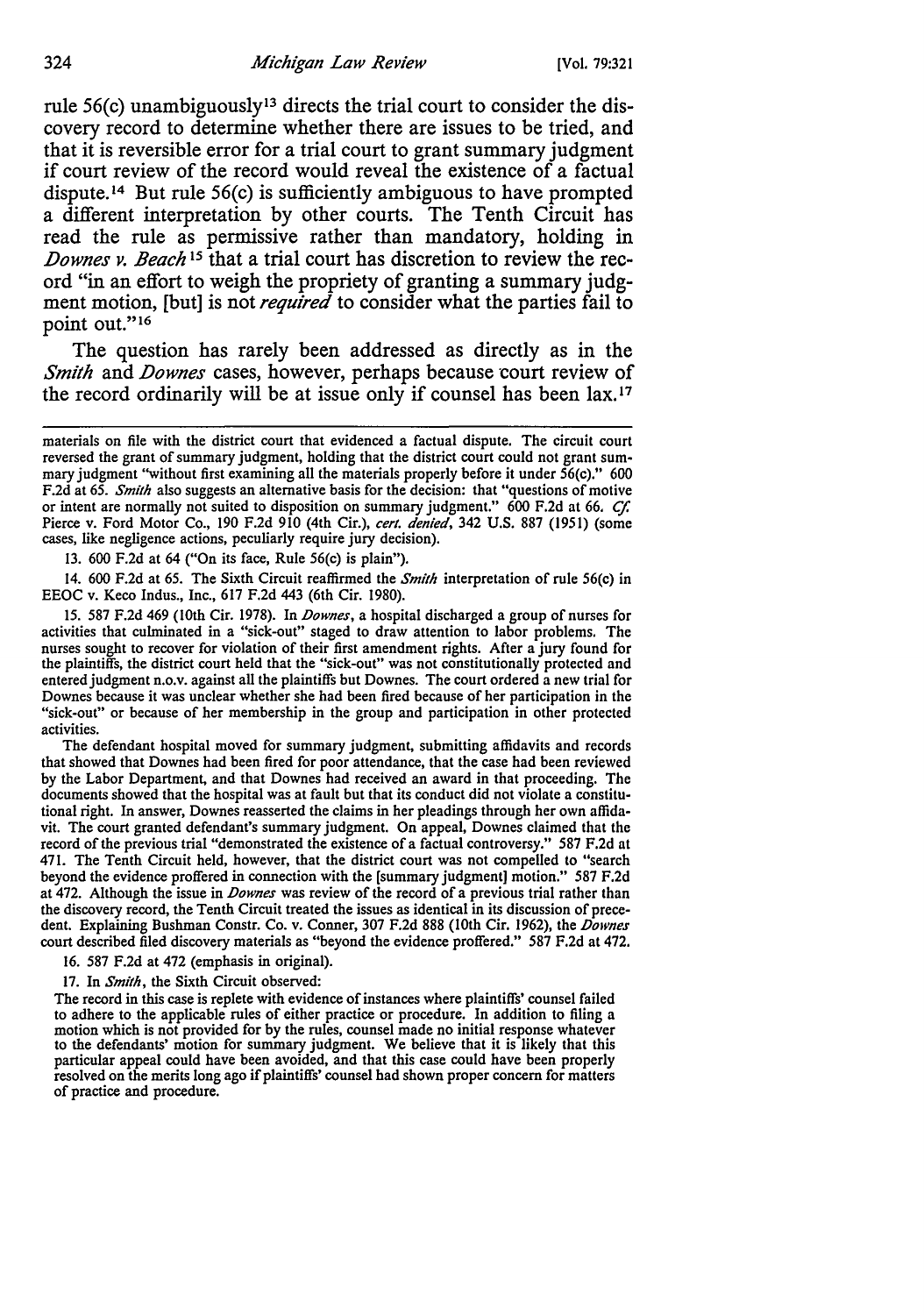Other courts' interpretations of rule 56(c) can only be inferred from the manner in which they have handled summary judgment in the normal course of litigation. Early decisions reveal that judges examined the discovery record before passing on a motion for summary judgment, but do not indicate whether the judges felt bound to do so. 18 More recent practice reflects the view that the trial court may limit its consideration to evidence that is specifically presented to the court. Many district courts have adopted rules that require a party opposing summary judgment to submit a short statement of the disputed facts and provide that noncompliance may result in an adverse judgment. 19 These rules implicitly reject the, Sixth Circuit's view that the court is obliged to review the record,20 for they permit

Smith v. Hudson, 600 F.2d 60, 63 n.l (6th Cir.), *cert. dismissed under rule 60,* 444 U.S. 986 (1979). *See also* note 60 *infra.* 

18. *E.g.,* American Ins. Co. v. Gentile Bros. Co., 109 F.2d 732, 734 (5th Cir. 1940) ("The motion for summary judgment was heard and after . . . *due consideration* of the contents of the depositions, affidavits, and pleadings, the court entered judgment"); Rose v. Connelly, 38 F. Supp. 54, 56 **(S.D.N.Y.** 1941) ("On these motions for summary judgment and pursuant to Federal Rule 56(c), ... *I have examined* the depositions of the principals on their examination before trial"); Mutual Life Ins. Co. v. O'Donnell, 29 F. Supp. 1010 (N.D. Ill. 1939) ("No opposing affidavits have been filed. . . . *The mailer is submilled for judgment, therefore, on the pleadings, the admissions* of *record and the depositions on file");* Culhane v. Jackson Hardware Co., 25 F. Supp. 324 (D. S.D. 1938) *("A careful consideration* of *the pleadings and files in the above entitled action* . . . convinces me that under the Federal Rules of Civil Procedure . . . now in force, the plaintiff's motions for summary judgment should be granted") (emphasis added in each quotation).

19. *See, e.g.,* S.D. ALA. R. 8; D. ALASKA R. 5(B)(4); D. ARIZ. R. l l(h); C.D. CAL. R. 3(g)(2); E.D. CAL. R. 116(a); S.D. CAL. R. 220-S(b); D. CONN. R. 9(d); D.D.C. R. l-9(h); S.D. FLA. R. lOJ; N.D. GA. R. 91.7; S.D. GA. R. 6.6; D. HAWAII R. 2(3); D. IDAHO R. 4(e); S.D. ILL. R. 7; S.D. IND. R. 8; E.D. LA. R. 3.10; M.D. LA. R. 5(e); E.D. Mo. R. 7; D. NEV. R. 16(f); D.N.J. R. 12(F); D.N.M. R. 9G)(2); S.D.N.Y. R. 9(g); D. OR. R. l l(d); M.D. PA. R. 301.0l(e); D.P.R. R. 8N; D.R.!. R. 12.1; M.D. TENN. R. 8(b)(7); N.D. TEX. R. 5.2(a).

The Second Circuit has approved such a rule. *See* SEC v. Research Automation Corp., 585 F.2d 31, 34 n.6 (2d Cir. 1978). Most of the rules do not sanction noncompliance directly but, for example, provide that failure of the opposing party to respond to a motion for summary judgment will be deemed an admission. *See, e.g.,* S.D.N.Y. R. 9(g):

Upon any motion for summary judgment pursuant to Rule 56 of the Rules of Civil Procedure, there shall be annexed to the notice of motion a separate, short and concise statement of the material facts as to which the moving party contends there is no genuine issue to be tried.

The papers opposing a motion for summary judgment shall include a separate, short and concise statement of material facts as to which it is contended that there exists a genuine issue to be tried.

All material facts set forth in the statement required to be served by the moving party will be deemed admitted unless controverted by the statement required to be served by the opposing party.

20. In a recent case, the Sixth Circuit has suggested as much:

Defendants filed a motion to dismiss the action and for summary judgment. No memorandum contra was filed by plaintiffs, and the district court granted the motion pursuant to its rule 3.5.2, which provides in relevant part that

Any memorandum contra shall be filed within twenty (20) days from the date of service of the motion and supporting memorandum, or such other period as the Court may require. Failure to file a memorandum contra may be cause for the Court to grant the motion as filed. . . .

During the pendency of this appeal the Court decided in Smith v. Hudson, 600 F.2d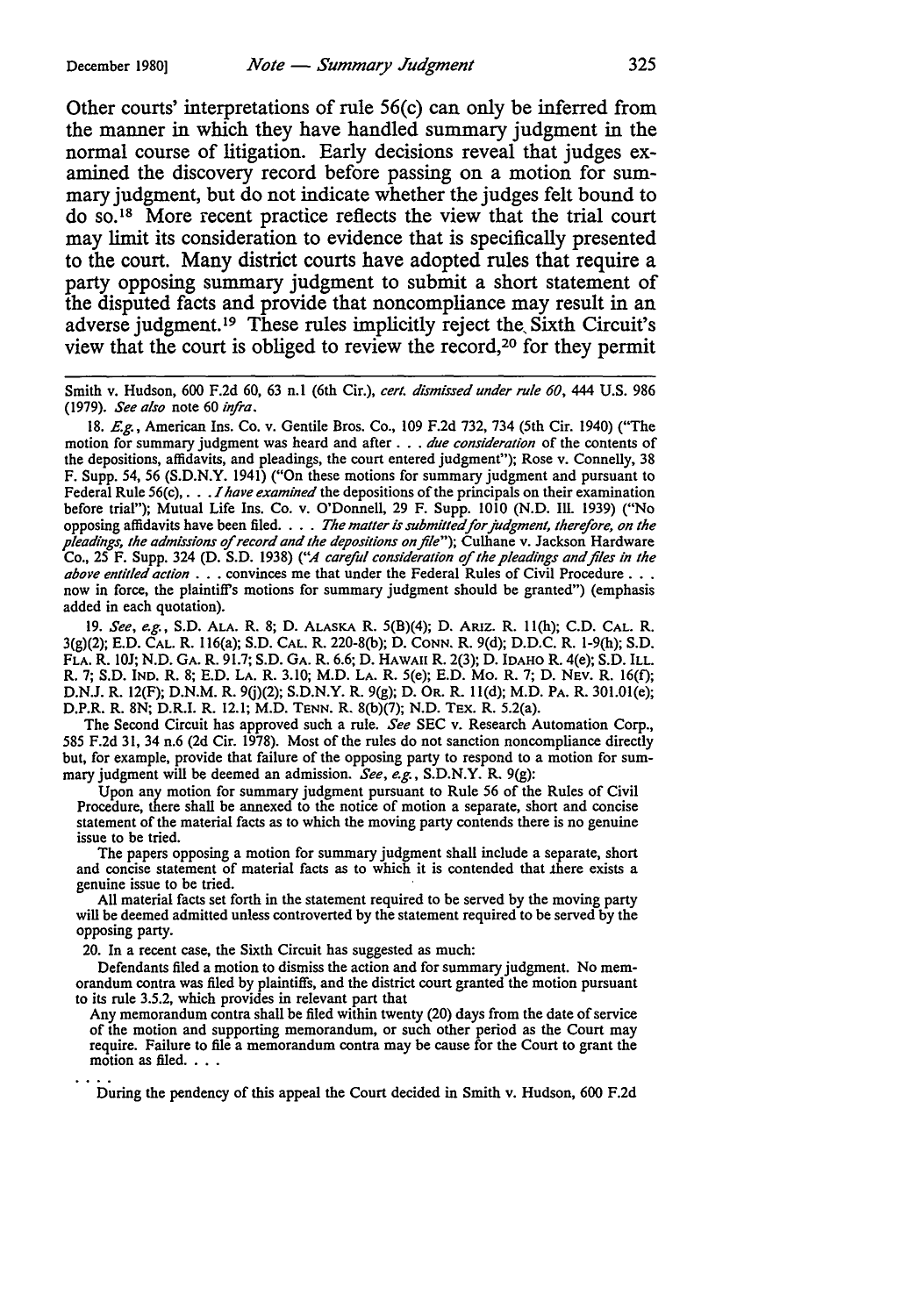courts to grant summary judgment without such a review.21 They are consistent with the Tenth Circuit's view that rule 56(c) is permissive rather than mandatory, because they can be interpreted as merely prescribing the manner in which the opposing party must present evidence opposing a summary judgment motion.

The incompatible constructions given rule 56(c) belie the Sixth Circuit's contention that the rule's meaning is clear.22 Since most courts appear to have adopted the Tenth Circuit's interpretation, one is tempted to write off the Sixth Circuit's view as anomalous. Yet the federal rules are to be interpreted with reference to the accompanying notes and the background of their enactment,<sup>23</sup> and we should look to the construction given them by the drafters<sup>24</sup> before rejecting the Sixth Circuit's view. The next section shows that the drafters intended courts to search the discovery record in passing on a motion for summary judgment.

II.

On June 3, 1935, pursuant to the authority granted under the Rules Enabling Act, $2^5$  the Supreme Court appointed a fourteen member Advisory Committee to draft federal rules of civil procedure.<sup>26</sup> The committee published two preliminary drafts  $-$  one in 1936, the other in  $1937$  — and circulated them to the bench and the bar for criticisms and suggestions.27 In response to the many com-

Lyons v. Mackey, No. 78-3249 (6th Cir. Jan. 17, 1980) (emphasis added).

21. If the Sixth Circuit's interpretation of rule 56(c) is correct, these district court rules would be invalid under rule 83, which provides that district courts may only promulgate procedural rules that are "not inconsistent with" the Federal Rules of Civil Procedure. FED. R. Civ. P. 83. See generally 7 MOORE's FEDERAL PRACTICE | 83.03 (2d ed. 1980).

22. *See* note 13 *supra.* 

23. *See* Adickes v. S.H. Kress & Co., 398 U.S. 144, 159 (1970).

24. *See* Mississippi Publishing Corp. v. Murphree, 326 U.S. 438, 444 (1946) (drafters' intention entitled to some weight in construing the Federal Rules).

25. Act of June 19, 1934, ch. 651, §§ I & 2, 48 Stat. 1064 (current version at 28 U.S.C. § 2072 (1976)).

26. Appointment of Committee To Draft Unified System of Equity and Law Rules, 295 U.S. 744 (1935). The committee membership included nine practicing attorneys and five prominent law professors. See 1A MOORE'S FEDERAL PRACTICE 1 0.511 (2d ed. 1980).

27. Following the circulation of the 1936 draft, the Advisory Committee received hundreds of suggestions for improving the rules. These suggestions were collected and organized by rule

<sup>60 (6</sup>th Cir. 1979) that a district court could not use the failure of plaintiffs to respond to a motion for summary judgment as a reason to grant such a motion without having first examined all of the discovery materials properly before it and determined that there existed no genuine issue of material fact and that judgment for the movant was called for as a matter of law. Although the instant record contains no suggestion by the district court that it had conducted such an examination, and *its judgment might otherwise be suspect since it* is *based solely on plaint!lf's non-compliance with local rule 3.5.2,* nevertheless this Court has considered all of the pleadings and discovery materials in the record and concludes that the action was appropriate for either summary judgment, *Smith v. Hudson, supra*, or for dismissal for want of subject matter jurisdiction and for failure to have stated a claim for which relief could be granted.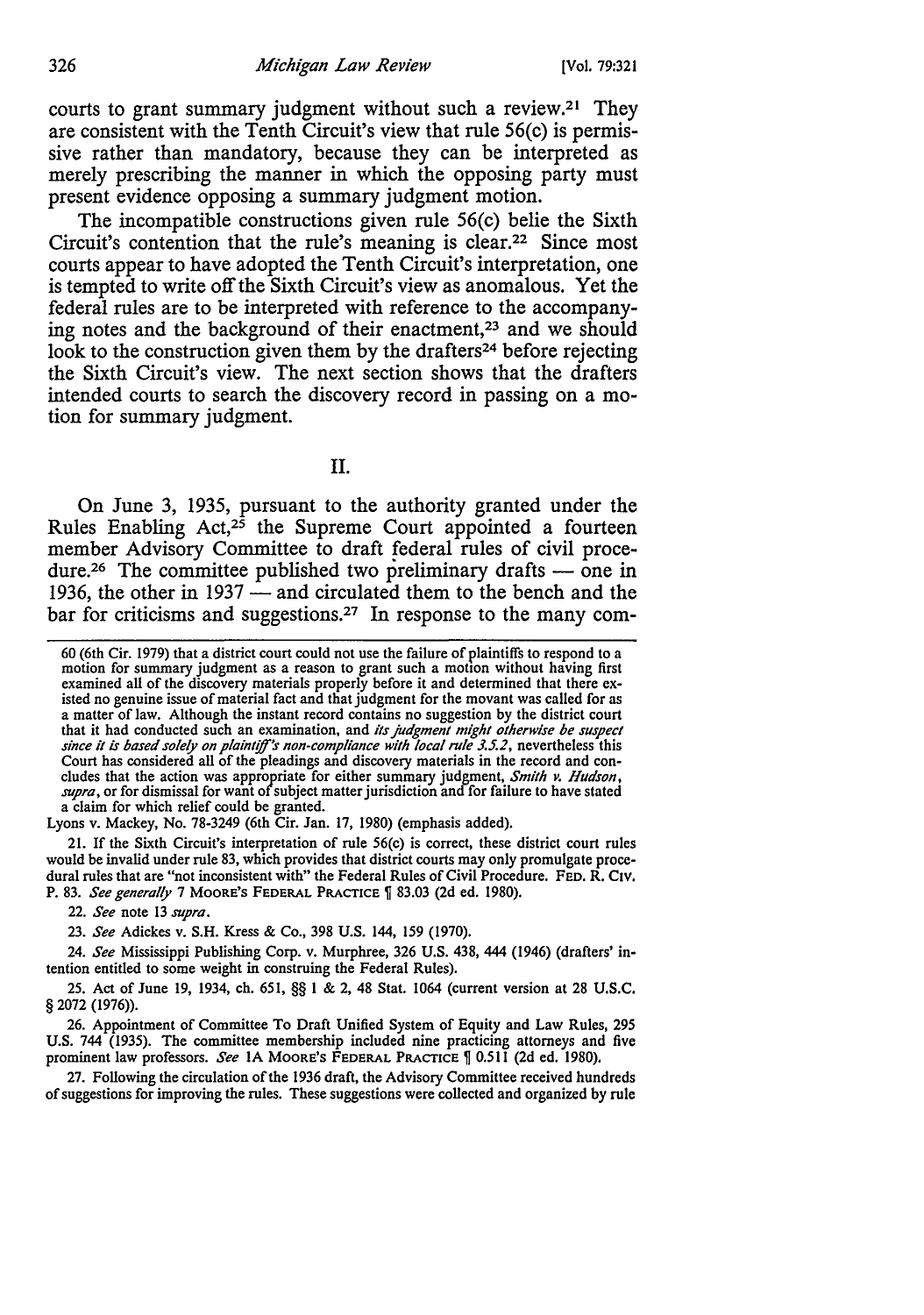ments received on each draft, the committee revised the rules and submitted a final version to the Court in November 1937.28 After making minor changes, the Court adopted the rules and promulgated them on December 20, 1937.<sup>29</sup> The rules were reported to Congress by the Attorney General on January 3, 1938, and they took effect on September 16, 1938.30 At three steps in the evolution of the federal rules there are indications that rule 56(c) was intended to require a search of the discovery file: the decision to redraft the language of the summary judgment provisions in the first preliminary draft, the text of the summary judgment provision in the second preliminary draft, and committee member Edson R. Sunderland's comments on what became the current rule 56(c).

The first preliminary draft of the federal rules provided for summary judgment in two separate rules: one for a motion upon the pleadings, depositions, and admissions on file, and another for a motion upon affidavits.31 The second rule ordered a court to render

28. *See* ADVISORY COMM. ON RULES FOR CIVIL PROCEDURE, FINAL REPORT (Nov. 1937).

29. 302 U.S. 783 (1937).

30. *See generally* 1A MOORE's FEDERAL PRACTICE  $\llbracket\llbracket$  0.501-0.522 (2d ed. 1980).

31. U.S. SUPREME COURT ADVISORY COMM. ON RULES FOR CIVIL PROCEDURE, RULES OF CIVIL PROCEDURE FOR THE DISTRICT COURTS OF THE UNITED STATES AND THE SUPREME COURT OF THE DISTRICT OF COLUMBIA (Preliminary Draft, May 1936). Rules 42 and 43 provided:

Rule 42. Motion for Summary Judgment Upon Pleadings, Depositions and Admissions. Any party may make a motion, upon grounds specified therein, for a judgment in his favor upon the pleadings, depositions and admissions on file in respect to any or all of the matters involved in the action, upon notice to all other parties to be affected thereby. Any adverse party may file affidavits in opposition thereto, and the court may in its discretion<br>permit either party to take and file depositions or to present oral testimony. If the court<br>finds from such pleadings, deposition issue of fact affecting the right of the moving party to judgment, it shall give judgment accordingly.

Rule 43. Motion for Summary Judgment upon Affidavits.

(a) *For Claimant.* Any party seeking to recover upon a claim, counterclaim, or crossclaim may, at any time after serving the pleading presenting the claim, move for a summary judgment in his favor thereon. Such judgment shall forthwith be rendered if the motion 1s supported by affidavits setting forth facts which, on their face, would require a decision in his favor as a matter of law, unless the adverse party shall present opposing affidavits setting forth substantial evidence in denial or avoidance thereof. Judgment in this manner may be rendered in an action for declaratory relief.

(b) For Defending Party. [A similar provision is made for summary judgment upon affidavits for the defending party.]

It should be noted that under rule 42 the mere filing of the depositions would place that material before the court for consideration on a summary judgment motion.

The May 1936 Preliminary Draft actually had three rules governing summary judgment: rule 42 for judgment upon pleadings, depositions, and admissions; rule 43 for judgment upon affidavits; and rule 44 for defining the issues when the case is not fully adjudicated on the motion for judgment. The first two rules were merged into what became rule 56(c). The third,

number, and then reduced from their original form to an abstract that reflected the substance of the original suggestions in a more concise form. This and certain other materials cited in this Note may be found in\_Edson R. Sunderland's personal papers, filed by box number at the Michigan Historical Collections, Bentley Historical Library, University of Michigan. *See* E. Hammond, Abstracts of Local District Court Committee Reports and of Individual and Association Suggestions (unpublished paper in box #27 of Sunderland's papers).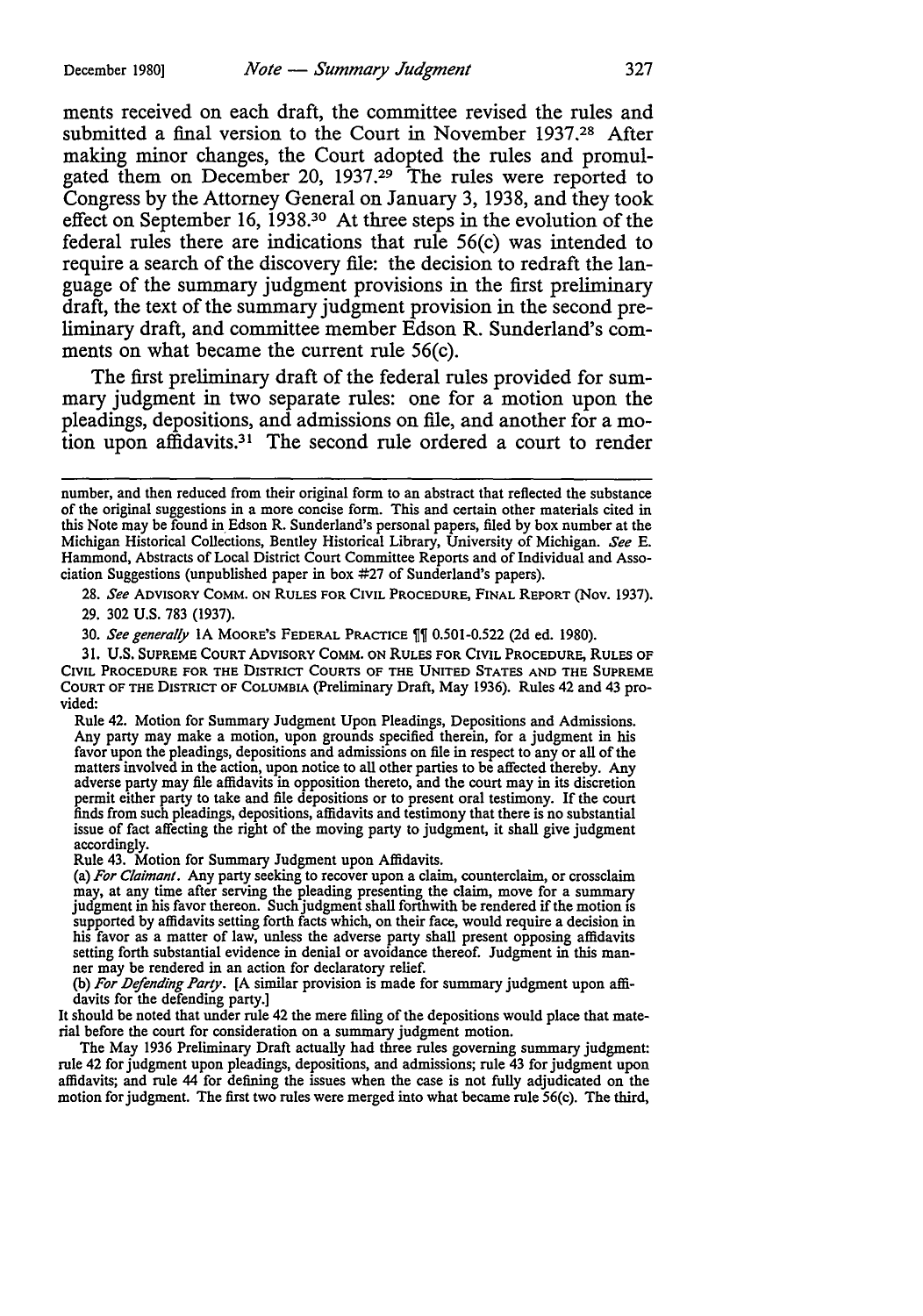summary judgment for a party filing an adequate affidavit unless the opposing party filed an opposing affidavit "in avoidance or denial thereof." This rule permitting summary judgment without review of the record alarmed at least one bar association, and the summary judgment rules were combined in later drafts, arguably in response to that objection.3<sup>2</sup>

Under rule 56(d), a court that cannot render a summary judgment upon the whole case issues, if practical, a pre-trial order specifying the facts that are established without controversy and the facts that are controverted in good faith. The order under 56(d) is very similar to the pre-trial order under rule 16; it is a method for salvaging any constructive results from the hearing on the motion for summary judgment. *See* 6 MOORE'S FEDERAL PRACTICE [ 56.20[1] (2d ed. 1980). The process of examining the materials before the court under rule 56(d) is no different from the procedure under rule 56(c); they are in fact the same "hearing on the motion." Only the determination that the court is required to make under the two rules is different. Under rule 56(c), the court decides whether a genuine issue of fact exists; under rule 56(d), the court, having determined that an issue of fact does exist, specifies what facts appear without substantial controversy and are thereby deemed established at the trial. Since the court is considering those materials that are already "before it" on the motion for summary judgment, this subdivision of the rule provides no insight into what constitutes proper presentation to the court of materials to be considered on a motion for summary judgment rendered under rule 56(c). Any materials properly before the court for purposes of a determination under rule 56(c) will be properly before the court for a determination under rule 56(d).

32. Edson R. Sunderland may have believed court review of the record was constitutionally compelled. The Federal Bar Association of New York, New Jersey, and Connecticut raised the issue in response to the 1936 Draft:

The only ground upon which summary judgment in a law action may be constitutionally obtained - on mere motion, where the pleadings in a cause present an issue of fact, is that the issue is in essence, not existent. On any other basis, a party has, in a law action, a constitutional right to trial by jury. These rules, instead of confining the procedure to the presentation of a record upon which to base a claim for the essential non-existence of any issue, in effect, provide for a sort of intermediate trial without jury. Have a redraft of Rules 42, 43 and 44 in *one* new rule.

E. Hammond, *supra* note 27. Sunderland's copy of the suggestion is marked with a circle around the portion advising combination of the three rules into one, and the rules were subsequently combined.

The objection that summary judgment may be constitutionally obtained only where there is no factual issue in existence and that, therefore, a court must consider the entire record in the case is overbroad. Clearly, courts are not expected to undertake their own investigation of the case or questioning of witnesses prior to granting summary judgment. Parties must undertake sufficient discovery or preparation of affidavits in order to bring factual issues to light. *See* text at note 67 *infra*.

The right to a jury trial does not dictate a certain procedural form; it merely insures that a jury trial be available to a party. In *Ex parte* Peterson, 253 U.S. 300 (1920), the Supreme Court held that reading to the jury a transcript of a hearing before an auditor who simplified the issues and expressed his opinion on various material facts did not infringe any constitutional right. The reasoning of the Court in that case sustains the constitutionality of summary judgment granted only on the basis of materials presented to the court:

The command of the Seventh Amendment that "the right of trial by jury shall be preserved" does not require that old forms of practice and procedure be retained. *Walker v. New Mexico & Southern Pactftc R.R. Co.,* 165 U.S. 593, 596. Compare *Twining v. New Jersey,* 211 U.S. 78, IOI. It does not prohibit the introduction of new methods for determining what facts are actually in issue, nor does it prohibit the introduction of new rules of evidence. Changes in these may be made. New devices may be used to adapt the ancient institution to present needs and to make of it an efficient instrument in the admin-

rule 44, now appears substantially as rule 56(d). By combining rule 44 with the other rules, summary judgment proceedings could be dealt with under one single rule. Unlike the consolidation of rules 42 and 43, the consolidation of rule 44 appears to have no substantial impact on the procedure for summary judgments provided for in the preliminary drafts.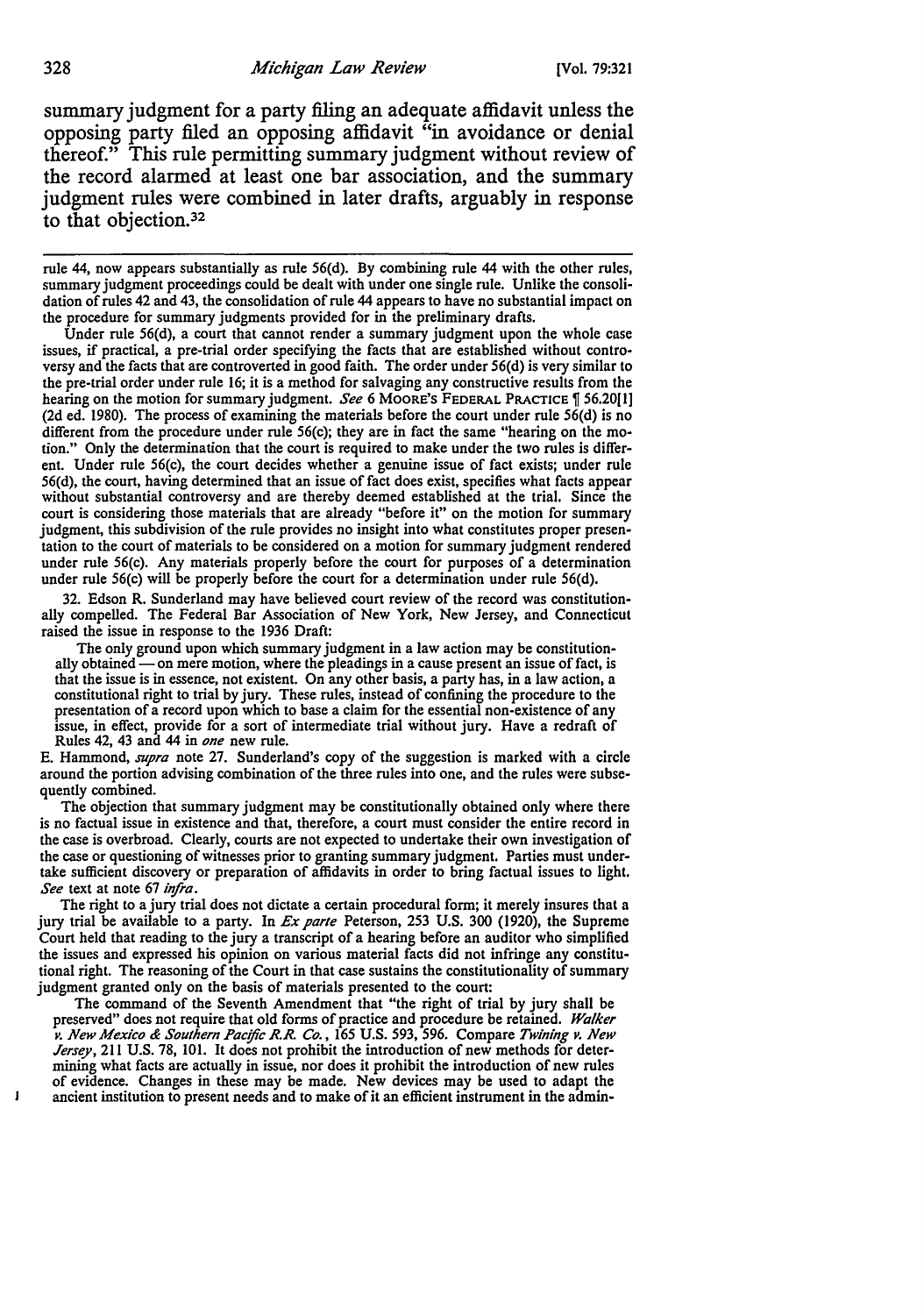The 1937 draft, which combined the two earlier summary judgment rules, indicated fairly clearly that the court was expected to inspect the materials contained in the discovery record:

[U]nless the adverse party ... serves opposing affidavits setting forth facts sufficient to constitute a denial or avoidance, the judgment sought shall be rendered forthwith if (I) the pleadings of the moving party and also (2) the depositions and admissions on file together with the affidavits, if any, attached to or served with the motion show upon their face that, except as to the amount of damages, there is no genuine issue as to any material fact and that he is entitled to judgment as a matter of  $law.<sup>33</sup>$ 

This language suggests that the only method by which the opposing party directly presents information to the court is by serving affidavits. If these affidavits do not show the existence of a factual dispute, then the court must still decide from the moving party's pleadings and affidavits and "the depositions and admissions on file" whether a triable issue exists. Since the opposing party is not obligated to point out favorable discovery material, the court must search the discovery record.

After comments were received on the 1937 draft, committee member Edson R. Sunderland rearranged the phrases of the summary judgment rule to produce the version of 56(c) that was submitted to the Supreme Court.34 Sunderland's personal papers confirm that the committee expected courts to examine the discovery record when considering a motion for summary judgment. In a paper designed to educate lawyers about the "new" rules as finally promulgated, Sunderland stated: "The adverse party may file such affidavits as he may desire in opposition to [a summary judgment] motion. Upon the hearing, *if it appears from an examination of the files*, that except as to the amount of damages, there is no genuine issue as to

istration of justice. Indeed such changes are essential to the preservation of the right. The limitation imposed by the Amendment is merely that enjoyment of the right of trial by jury be not obstructed, and that the ultimate determination of issues of fact by the jury be not interfered with.

<sup>253</sup> U.S. at 309-10 (footnote omitted). *See generally* 6 MOORE'S FEDERAL PRACTICE 1 56.06 (2d ed. 1980).

<sup>33.</sup> U.S. SUPREME COURT ADVISORY COMM. ON RULES FOR CIVIL PROCEDURE, PRO· POSED RULES OF CIVIL PROCEDURE FOR THE DISTRICT COURTS OF THE UNITED STATES at 38(c) (Preliminary Draft, April 1937) [hereinafter cited as 1937 Draft].

<sup>34.</sup> Sunderland was a professor of law at the University of Michigan from 1904 to 1944, and his personal papers are now stored there. *See* note 27 *supra.* Sunderland was supervisor of the drafts on summary judgment in the federal rules. See *1937 Draft, supra* note 33, at vii. A copy of the 1937 Draft, located in box #32 of Sunderland's papers, see note 27 supra, and identified as his "Marked Copy," shows editing in his handwriting which changes the wording of the proposed rule 38(c) into the final version adopted as rule 56(c). Sunderland's papers also contain various other drafts of the rule edited in Sunderland's handwriting. *See, e.g.,*  Advisory Comm. on Rules for Civil Procedure, Tentative Draft III (March 1936). (Sunderland's copy of this unpublished draft is located in box #26 of his personal papers. *See* note 27 *supra).*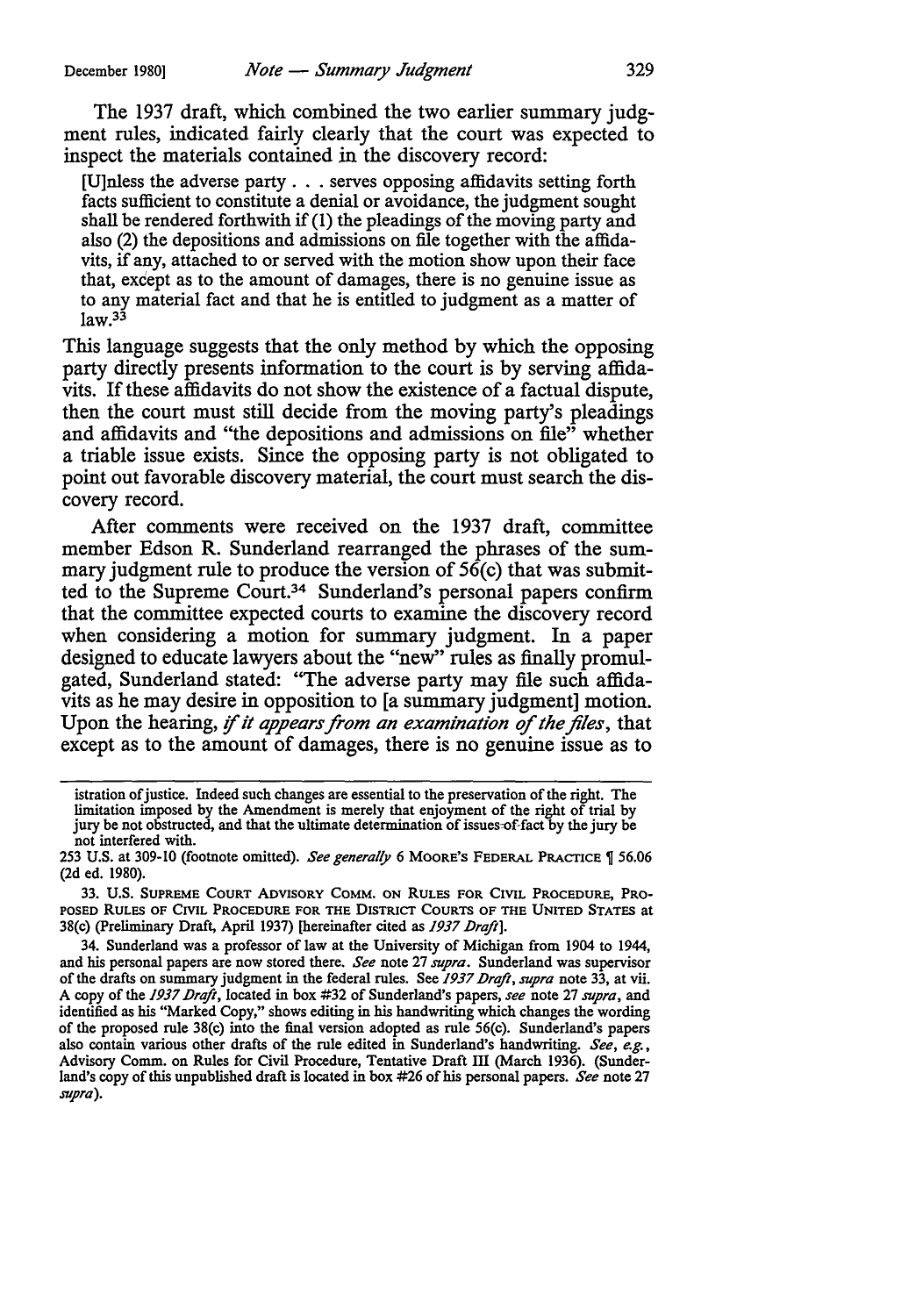any material fact, the judgment shall forthwith be rendered."35 Although Sunderland did not directly address the question, his remarks suggest that a response to a motion for summary judgment was to be optional, and that court review of the filed materials was prerequisite to a grant of summary judgment. Further support for the Sixth Circuit's view can be gleaned from Sunderland's talks to various lawyers' groups, in which he repeatedly described court review of the record in mandatory terms.<sup>36</sup> On one occasion Sunderland explained: "If there are depositions or admissions on file, these also will be considered and the summary judgment will be rendered or not, depending upon whether the whole record fails or does not fail to disclose an issue of fact."<sup>37</sup>

The rule Sunderland sent to the Supreme Court has remained essentially intact. The Supreme Court adopted amendments to rule 56 in 1946 and 1963,38 but none reveals an intent at variance with Sunderland's description of the court's obligation to search the discovery record. The 1963 amendment to rule 56 which might at first glance seem to alter that obligation also failed to do so. The 1963 amendment added "answers to interrogatories" (inadvertently omitted by the original drafters) to the list of materials on which summary judgment could be based.<sup>39</sup> It also changed rule 56(e) to expressly require that an opposing party "set forth specific facts" in opposition to a supported summary judgment motion. If the party does not so respond, "summary judgment, if appropriate, shall be entered against him."40 Through this amendment, the Supreme Court intended to clarify that an opposing party could not rely solely

36. *See* Transcript of Speech by E.R. Sunderland, Kansas City Legal Institute (May 25, 1938) (published by the Lawyer's Association of Kansas City, Missouri) (located in box #3 of Sunderland's papers, *see* note 27 *supra)* ("If there are any depositions or admissions on file under the discovery rules, the court *will look* at them as well as the affidavits"); Notes to Address by E.R. Sunderland, Columbus Bar Association (Jan. 15, 1938) (located in box #5 of Sunderland's papers, *see* note 27 *supra)* (''The court *will then inspect* the record, including the pleadings, and all affidavits, depositions or admissions on file") (emphasis added in each quotation).

*31. New Federal Rules of Civil Procedure as Related lo Judicial Procedure in Ohio,* 13 U. CIN. L. REV. 1, 49 (1939).

38. Amendments to Rules of Civil Procedure for the United States District Courts, 329 U.S. 839, 862 (1946); Amendments to Rules of Civil Procedure for the United States District Courts, 374 U.S. 861, 888 (1963). *See* FED. R. C1v. P. 56, Advisory Comm. Note (1946 amendment & 1963 amendment).

39. *See* FED. R. C1v. P. 56, Advisory Comm. Note (1963 amendment, subdivision (c)).

40. FED. R. C1v. P. 56(e). This section provides in part:

40. FED. R. CIV. P. 56(e). This section provides in part:<br>(e) Form of Affidavits; Further Testimony; Defense Required. . . . The court may permit<br>affidavits to be supplemented or opposed by depositions, answers to interrog further affidavits. When a motion for summary judgment is made and supported as provided in this rule, an adverse party may not rest upon the mere allegations or denials of his pleading, but his response, by affidavits or as otherwise provided in this rule, must set

<sup>35.</sup> E. Sunderland, The Principles Underlying the New Federal Rules of Civil Procedure 22 (Dec. I, 1938) (emphasis added) (located in box #33 of Sunderland's papers, *see* note 27 *supra).*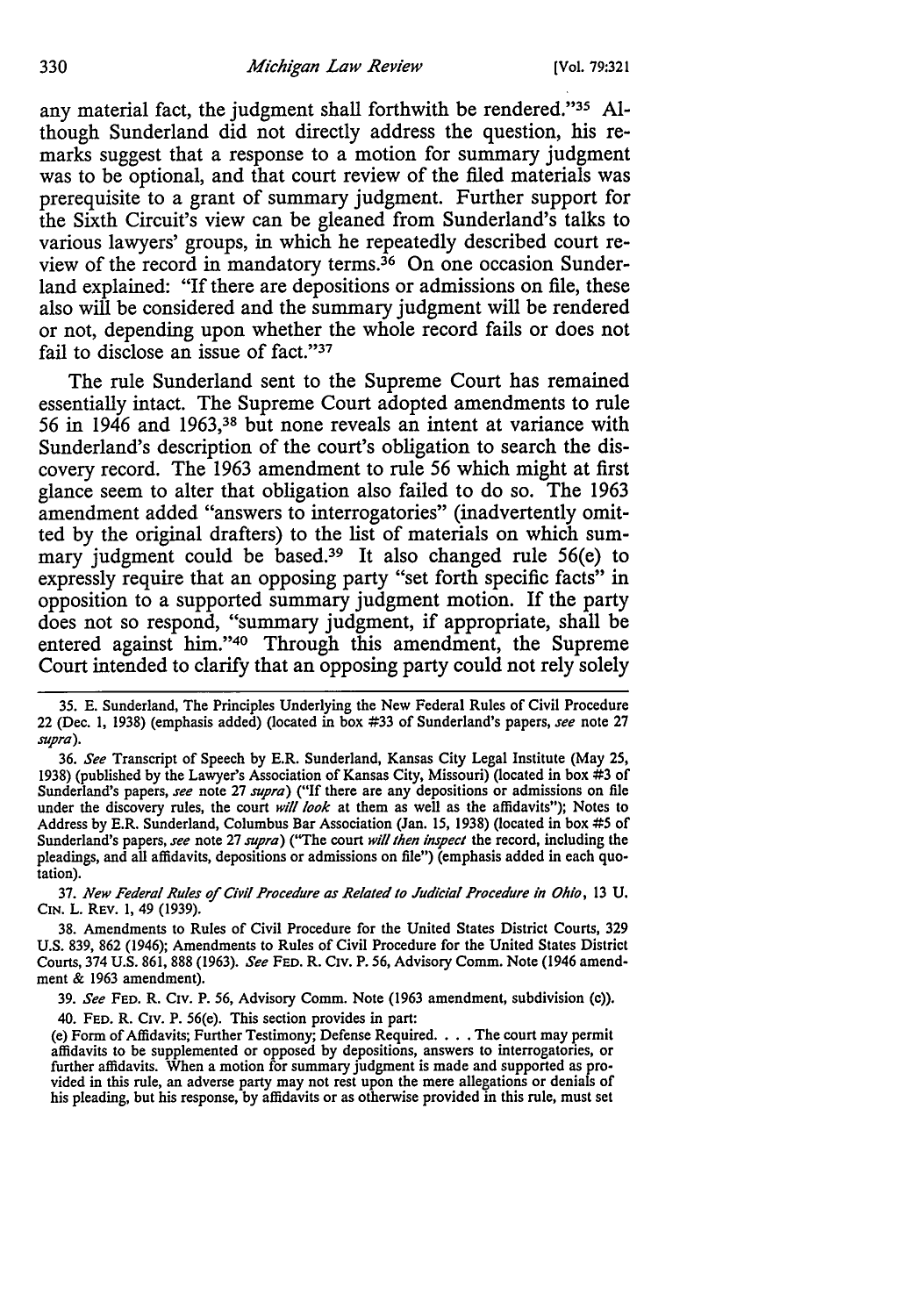on his pleadings to raise issues of fact, and thus to reverse a line of cases, primarily in the Third Circuit, that had permitted the pleadings to stand in the way of granting an otherwise justified summary judgment.41 The Court did not intend to change the standards applicable to the summary judgment motion.42 Therefore rule 56(e) does not, by its terms, relieve a court of its obligation to search the record, since the original drafters contemplated summary judgment would be "appropriate" only if the record failed to reveal a factual dispute.

The history of the drafting of rule 56(c) indicates that the committee envisioned a duty to search the discovery record before granting a summary judgment. Nevertheless, its foresight was obscured because both summary judgment and discovery were innovations.43 Sunderland characterized summary judgment as a "simple" procedure.<sup>44</sup> He believed that summary judgment motions would be decided primarily on the affidavits of the parties, and that the documents in the discovery file would be regarded merely as supplemental material for the court.45 Sunderland and the other drafters did not foresee how extensive discovery proceedings would become, and hence they did not realize that requiring the court to read through voluminous discovery materials would distort the "simple" summary judgment procedure they desired.

III.

A requirement that courts search the discovery file for triable facts before granting summary judgment will presumably preserve the right to jury trial of a party whose attorney (perhaps through incompetence) fails to bring a material factual issue in the file to the attention of the court. It is this party that the drafters of rule 56 may

43. *See* FED. R. C1v. P. 56, Advisory Comm. Note (summary judgment recently adopted in United States from England); Hickman v. Taylor, 329 U.S. 495, 500 (1947) (''The pre-trial deposition-discovery mechanism established by Rules 26 to 37 is one of the most significant innovations of the Federal Rules of Civil Procedure.").

44. *See* E. Sunderland, *supra* note 35, at 22 ("But the new rules go still further in developing the advantages of pre-trial discovery, by providing a definite procedure for rendering a summary judgment when it appears from such discovery that there is no substantial issue of fact to be tried. The method is very simple.").

45. *See New Federal Rules of Civil Procedure as Related lo Judicial Procedure in Ohio, supra* note 37, at 48-49. Sunderland's notes for a speech before the Toledo Bar Association in December 1938, located in box #19 of his papers, see note 27 *supra*, also explain that summary judgment would be rendered upon the affidavits submitted by the parties, and that affidavits would be the "normal" way of presenting evidentiary material. He then explained that ff there were discovery documents on file, these *also* would be considered.

forth specific facts showing that there is a genuine issue for trial. If he does not so re- ' spond, summary judgment, if appropriate shall be entered against him.

<sup>41.</sup> *See* FED. R. C1v. P. 56, Advisory Comm. Note (1963 amendment, subdivision (e)).

<sup>42.</sup> Adickes v. S.H. Kress & Co., 398 U.S. 144, 159-60 (1970). *See* FED. R. C1v. P. 56, Advisory Comm. Note (1963 amendment, subdivision (e)); 6 MOORE'S FEDERAL PRACTICE 1 56.22(2] (2d ed. 1980).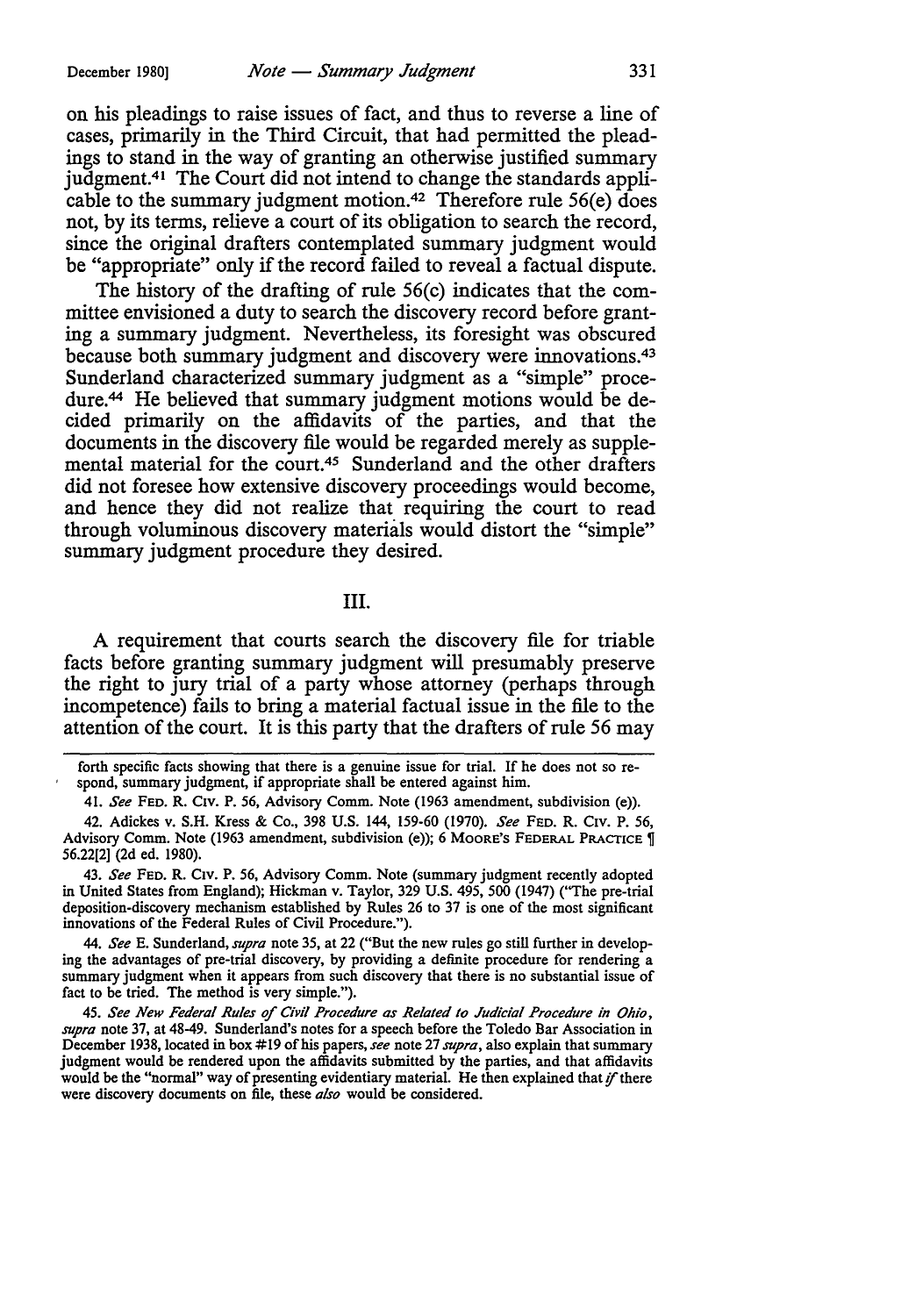have had in mind when they assumed courts would search the discovery file.46 Yet the expansion of discovery has resulted in changed circumstances which render this assumption of the drafters inconsistent with purposes of the summary judgment rule in the federal procedural scheme. The drafters intended summary judgment to be summary: it was to be a "method for promptly disposing of actions"47 that would promote the "efficient and economical administration of justice." $48$  This section therefore argues that rule 56(c) ought to "be construed to secure the just, speedy and inexpensive determination" of actions, as rule 1 directs,<sup>49</sup> rather than to require a search of the discovery file.

Edson R. Sunderland expected that discovery would be a valuable aid in promoting justice and fairness through disdosure of evidentiary data that might prove useful in resolving a dispute.<sup>50</sup> Discovery has not fulfilled Sunderland's expectations. Discovery records are often needlessly large, and they frequently contain a great deal of information not essential to the determination of a given action.51 Many attorneys have come to use discovery to impose delay and expense on their adversaries, thereby bloating the discovery record.<sup>52</sup> If the trial court bears the onerous burden of sifting through the record to ensure that no factual basis exists for any claim or defense, summary judgment rulings may be considera-

49. FED. R. CIV. P. 1.

50. See Sunderland, Discovery Before Trial Under the New Federal Rules, 15 TENN. L. Rev. 737, 739 (1939); Sunderland, *Improving the Administration* of *Justice,* 167 ANNALS 60, 76 (1933). For comments of other authorities see, *e.g.,* Holtzoff, *Instruments* of *J)iscovery Under Federal Rules* of *Civil Procedure,* 41 MICH. L. REV. 205 (1942); Pike & Willis, *The New Federal J)eposition-l}iscovery Procedure* (pts. 1-2), 38 COLUM. L. REV. 1179, 1436 (1938).

51. In 1980 an amendment to subdivision (d) of rule *5* made filing of discovery materials optional upon motion of the court or the parties. *See* note 58 *infra*. The committee note on the amendment states that the rule was amended both because no use is made of the materials after they are filed and because the "large volume of discovery filings presents serious problems of storage in some districts." FED. R. C1v. P. *5,* Advisory Comm. Note (1980 amendment, subdivision (d)). Although empirical evidence on the use of discovery is scarce, the fact that an amendment to the rules was needed to help alleviate the storage problem suggests that the volume of discovery has greatly expanded.

52. *See* Brazil, *The Adversary Character* of *Civil J)iscovery,* 31 VAND, L. REV. 1295, 1303 (1978). For a discussion and statistical analysis of the use of discovery in modern procedure, see W. GLASER, PRETRIAL DISCOVERY AND THE ADVERSARY SYSTEM (1968).

<sup>46.</sup> *See* note 32 *supra.* 

<sup>47.</sup> FED. R. C1v. P. 56, Advisory Comm. Note.

<sup>48. &</sup>quot;This summary remedy carries to its logical conclusion the theory that the pleadings are inadequate to show the existence or the nature of a controversy, and that opportunities for pre-trial inquiry into the evidence behind the pleadings are essential to an efficient and economical administration of justice." E. Sunderland, *supra* note 35, at 22-23. Commentators have also observed that summary judgment is a necessary aspect of a procedural scheme that employs a liberal pleading code. *See, e.g.,* Bauman, *A Rationale* of *Summary Judgment,* 33 IND. L.J. 467 ( 1958); Louis, *Federal Summary Judgment J)octrine: A Critical Analysis,* 83 YALE L.J. 745 (1974).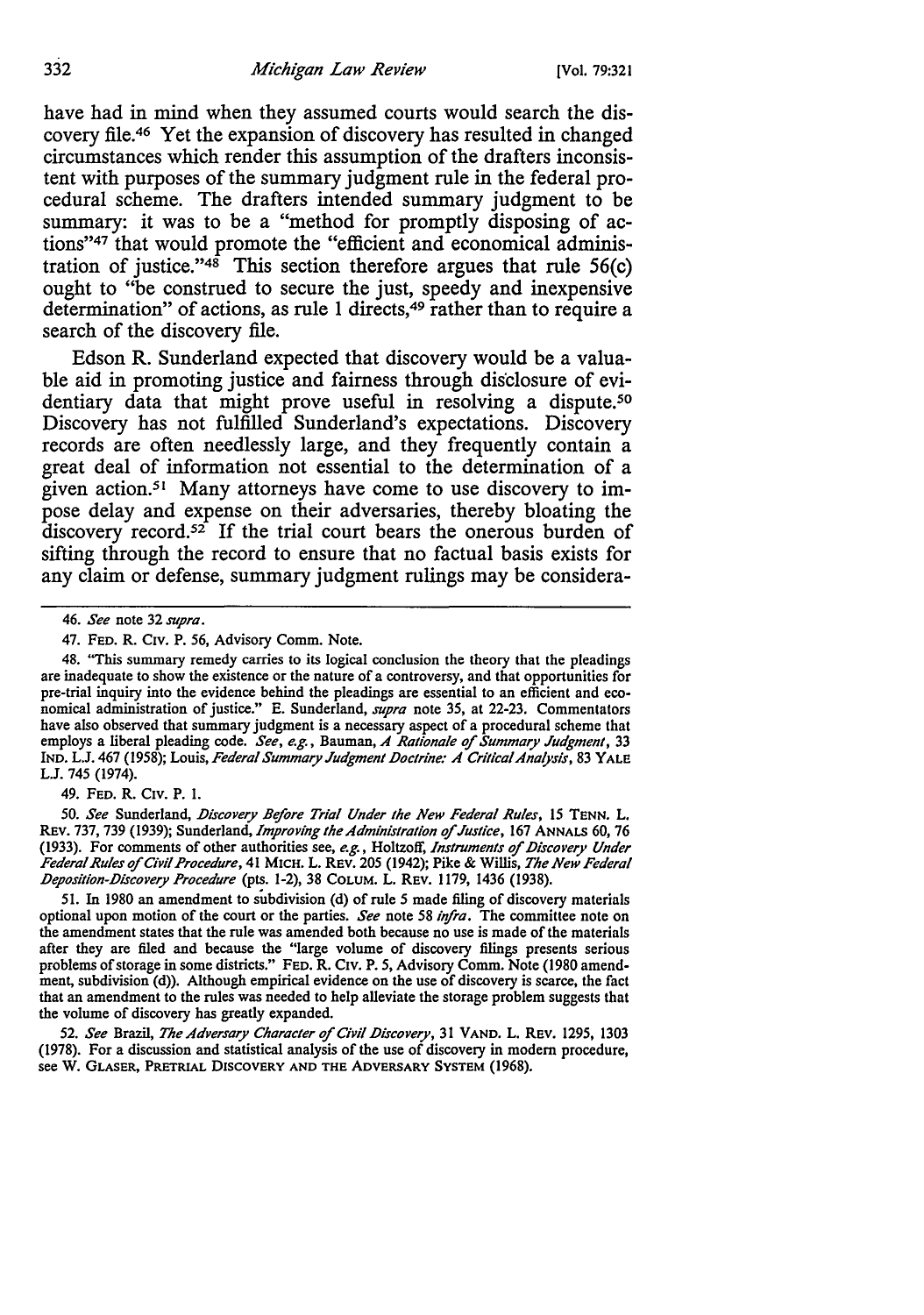bly delayed. Given overburdened trial court dockets<sup>53</sup> and the fact that denials of summary judgment are rarely subject to appellate review,54 trial courts may even deny summary judgment when an opposing party inadequately responds to a well-supported motion if court review of an extensive record is the alternative.<sup>55</sup>

The Sixth Circuit's construction of rule 56 also creates inefficiencies at the appellate level. When faced with an appellant challenging a trial court's inadequate examination of the discovery file before granting summary judgment, the appellate court must either search the entire discovery record itself<sup>56</sup> or require the appellant to bring to the court's attention the matters in the discovery record that create a triable issue. Should the court select the first alternative, it will double the burden the Sixth Circuit's rule imposes on the judiciary. Should it elect the second alternative, the court will require the same presentation that might have been made at the trial level to defeat the motion originally.<sup>57</sup>

Even though recent amendments to the federal rules may make discovery files less bulky than in the past,<sup>58</sup> it seems appropriate to place the burden of identifying material issues of fact on the party opposing summary judgment rather than on the trial court.59 First,

54. Denial of summary judgment is an interlocutory order from which appeal is unavailable until the entry of judgment following the trial on the merits. *See* United States v. Florian, 312 U.S. 656 (1941) (per curiam).

55. *Cf.* Painton & Co. v. Bourns, Inc., 442 F.2d 216 (2d Cir. 1971) (summary judgment inappropriate if the procedure requires as much time as a full-dress trial).

56. This appears to be what the Sixth Circuit did in Lyons v. Mackey, No. 78-3249 (6th Cir. Jan. 17, 1980). *See* note 20 *supra.* 

57. This was in fact what occurred in *Smith v. Hudson.* In its appeal from the district court's grant of summary judgment, appellant specified the material that disclosed a material issue of fact to the appellate court. Brief for Appellant at 7, Smith v. Hudson, 600 F.2d 60 (6th Cir.), *cert. dismissed under rule* 60, 444 U.S. 986 (1979). The Sixth Circuit recognized this difficulty, commenting in a footnote: "[Plaintiff's] counsel made no initial response whatever to the defendant's motion for summary judgment. We believe it is likely that this case could have been properly resolved long ago on the merits if plaintiff's counsel had shown proper concern for matters of practice and procedure." 600 F.2d at 63 n.l.

58. FED. R. CIV. P. 5(d). Before the 1980 amendment rule 5(d) provided that "[a]ll papers after the complaint required to be served upon a party shall be filed with the court either before service or within a reasonable time thereafter." The amendment allows the court "on motion of a party or on its own initiative [to] order that depositions upon oral examination and interrogatories, requests for documents, requests for admission, and answers and responses thereto not be filed unless on order of the court or for use in the proceeding."

*59.* Moreover, the choice between the Sixth Circuit and Tenth Circuit rules is not one of placing the burden on the court *or* on the opposing party. Even if the trial court were required to search the discovery record, the opponent's attorney would be foolish not to point out discovery materials that show an issue of fact. Thus under the Sixth Circuit's rule the trial court,

<sup>53.</sup> During 1979 (the latest period for which figures are available) a total of 162,469 civil cases were filed in the district courts, an increase of 12.5 percent over the 144,400 cases filed during 1978. Despite a significant increase in terminations, the pending civil caseload also continued to rise, increasing 6.4 percent from 173,100 in 1978 to 184,104 in 1979. This pending caseload is the largest ever in the district courts. ADMINISTRATIVE OFFICE OF THE UNITED STATES COURTS, FEDERAL JUDICIAL WORKLOAD STATISTICS 5 (1980).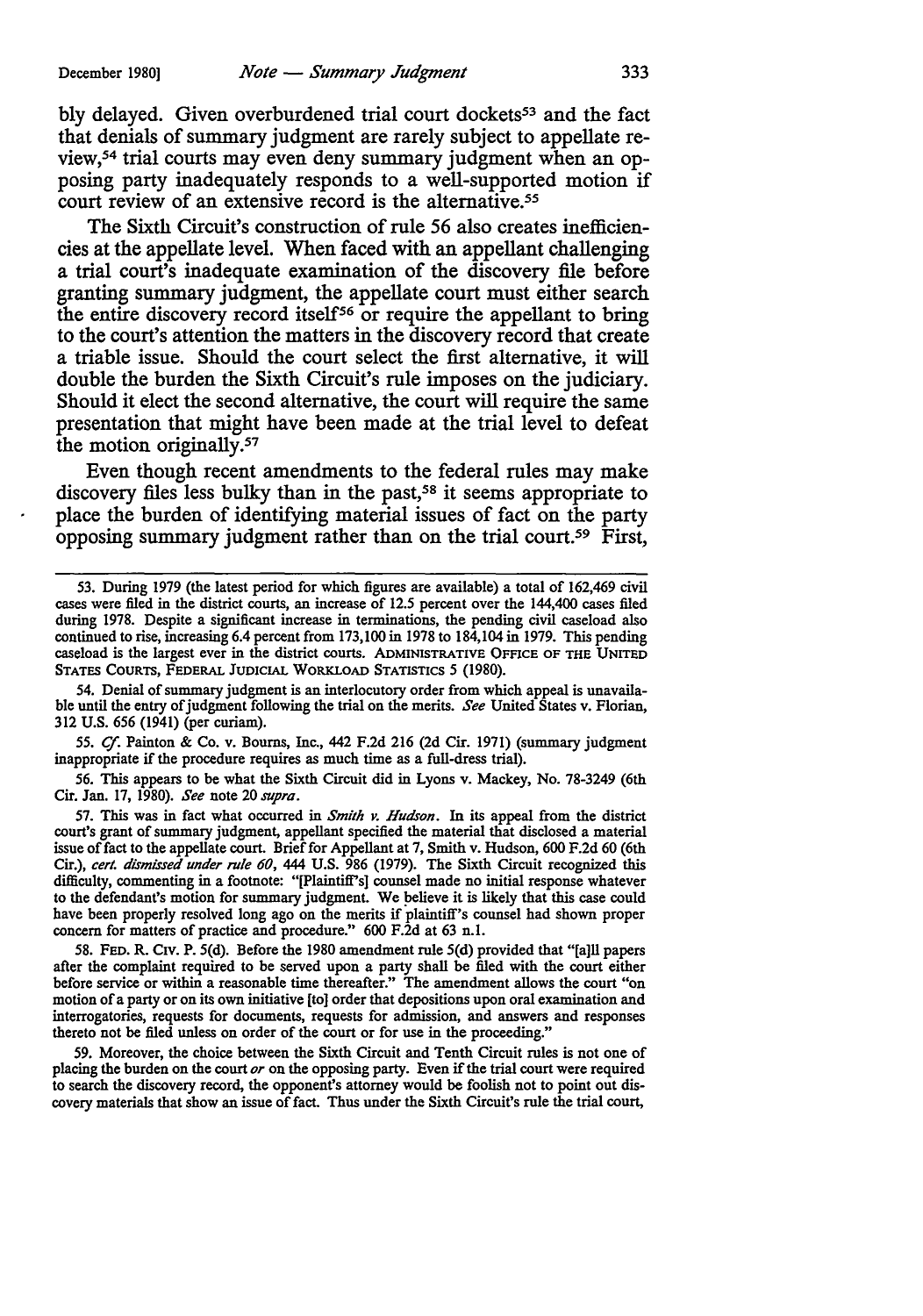the party opposing summary judgment is much better equipped than the trial court to winnow from the discovery file the issue of fact that would defeat an adequately supported motion. The opposing party is better equipped to search the discovery file because of his involvement in compiling it. Counsel for the opposing party is present when the depositions are taken, has an opportunity to review the text of the depositions, and frames or answers the interrogatories and requests for admissions that go into the discovery file.<sup>60</sup> Even when the file is relatively small, summary judgment would be more efficient if the opposing party — who is familiar with the file searched the record rather than a trial court which comes to it cold.

Second, requiring an opposing party to identify evidence to rebut a well-supported summary judgment motion is consistent with the balance between fairness and efficiency struck elsewhere in the federal procedural scheme. Federal procedural rules require parties to prepare diligently for trial,61 and failure to comply with procedural requirements often carries sanctions. Parties must obey provisions that dictate both acceptable form and proper timing for motions. <sup>62</sup> Failure to respond promptly to a request for admissions results in admission by default of the matter requested.63 Failure to appear at a pre-trial conference may be grounds for dismissal of the action.<sup>64</sup> Similarly, once a plaintiff presents a prima facie case at trial, the defendant must either attack the credibility of the plaintiff's evidence or introduce new evidence sufficient to raise an issue that requires a jury decision, or lose on a directed verdict.65 Even if the defendant has strong evidence supporting his position, failure to respond adequately through presentation of this evidence results in an adverse judgment. Finally, the summary judgment motion itself imposes a

the opponent's attorney, and possibly the circuit court, *see* text at note 56 *supra,* will each search the same haystack for the same needles.

60. *See* EEOC v. Keco Indus., Inc., 617 F.2d 443,446 (6th Cir. 1980). While requiring the trial court to search the discovery record prior to granting summary judgment, the court observed:

We find inexcusable the failure of the EEOC to draw to the attention of the District Court or this Court the sworn evidence in the record on which it intended to rely.  $\dots$  The record in this case is voluminous and confusing. Overburdened District Judges should be able to rely on counsel who are familiar with depositions, documents, and affidavits in the file to locate the relevant information.

617 F.2d at 446.

61. *See, e.g.,* FED. R. C1v. P. 16; Hickman v. Taylor, 329 U.S. 495, 501 (1947); Kaufman, Judicial Control over Discovery, 28 F.R.D. 111, 125 (1960).

62. *See* FED. R. CIV. P. 12(h), 15(a). For example, failure to timely assert lack of jurisdiction results in waiver of the defense. *See, e.g.,* Konigsberg v. Shute, 435 F.2d 551 (3d Cir. 1970).

63. *See* FED. R. C1v. P. 36(a). Unless objected to within 30 days, the matter requested is deemed admitted.

64. *See, e.g.,* Link v. Wabash R.R. Co., 370 U.S. 626 (1962) (upholding district court dismissal of action, with prejudice, for failure of counsel to appear at pre-trial conference).

65. *See, e.g.,* Dyer v. MacDougal, 201 F.2d 265 (2d Cir. 1952).